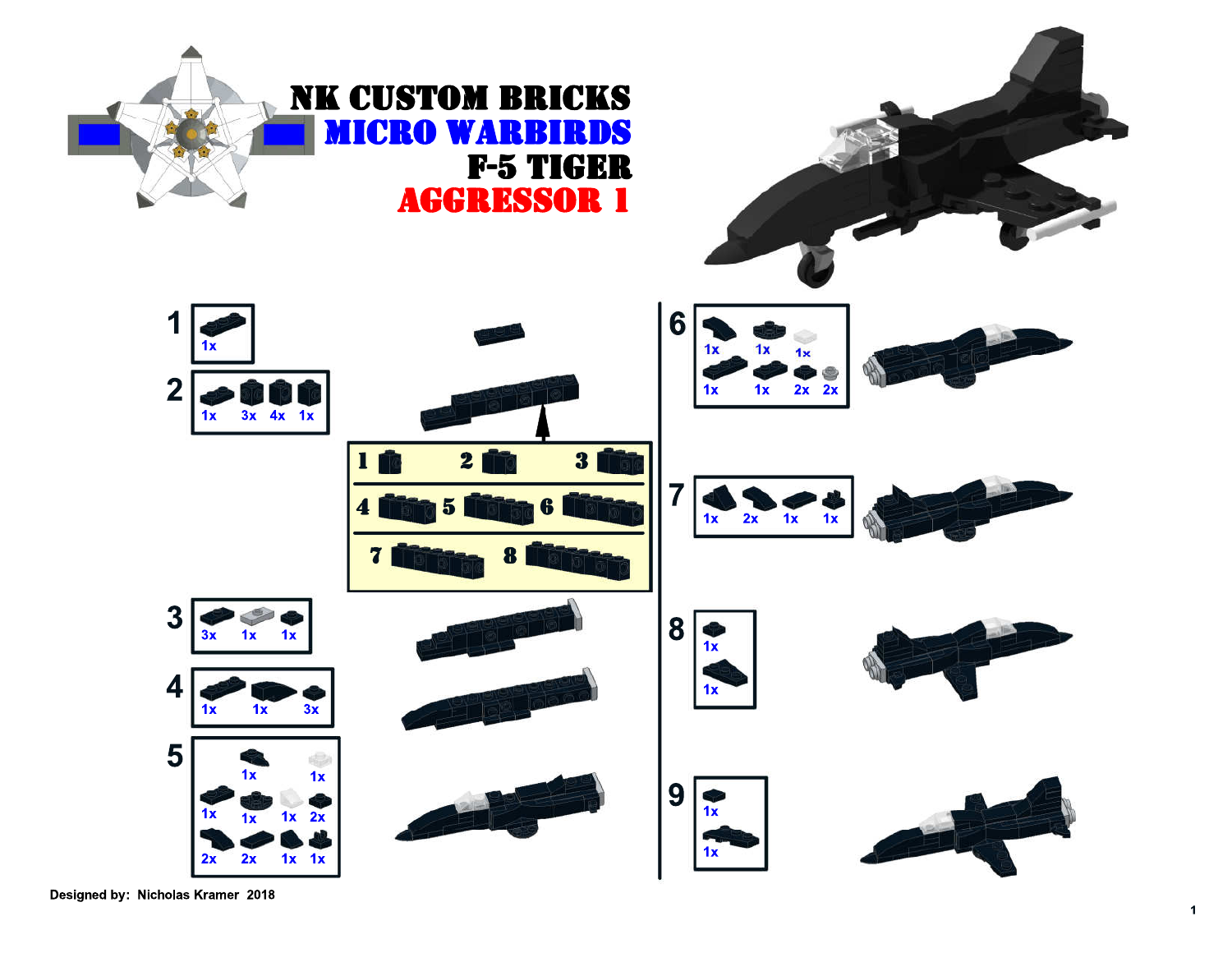

## **SUBSTITUTE: Brickarms monopods for all red bar clips.**